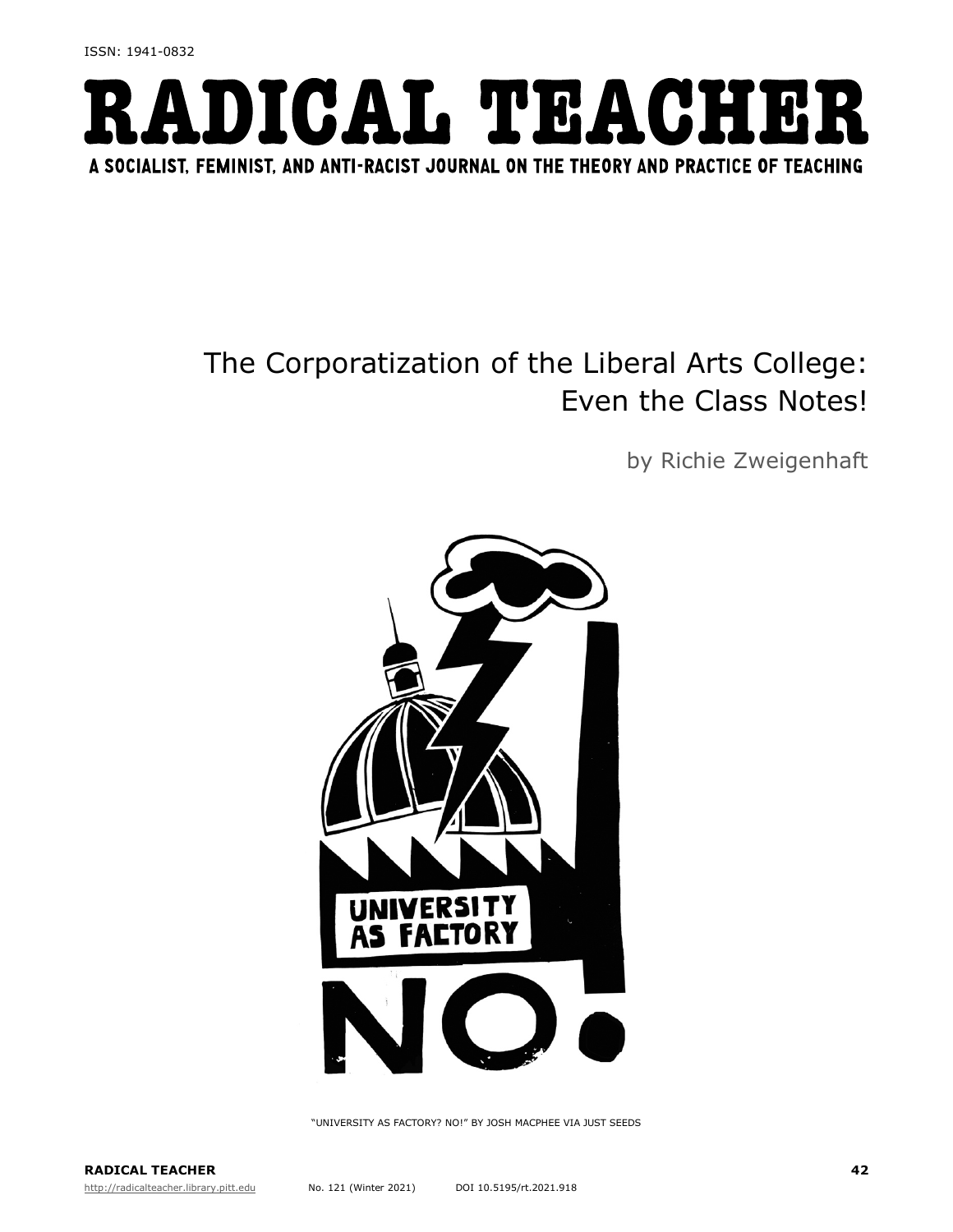've been writing the class notes (class of '67) for the alumni magazine at Wesleyan University (my alma mater) for the last two decades. The guy who was our class secretary from 1967 until 2002 was unable to attend our 35th reunion, and someone asked me to do the notes. I agreed to do it that one time and, surprise, I have been writing them ever since. I've enjoyed it more than I expected. I

For whom am I writing? Well, I've mostly assumed that I write for my classmates. The notes serve to keep us informed about what we've been up to—jobs, promotions, marriages, divorces, various accomplishments, like books published or climbing Mt. Kilimanjaro, and bragging opportunities about children and grandchildren. More recently, I've had to write more often about retirements, and about deaths—of classmates, of spouses, and, at times, of children.

I also have used the notes as a chance to continue our liberal arts experience by sharing our ideas on various topics. At times, I have used the college Listserv system to ask my classmates questions like "what is your most vivid memory from our time at school (that you can share)?" and "what courses did you not take that you wish you had?" Their responses have made for some lively columns.

At some level, I'm sure I realized that the powers that be at the college saw my notes, and the magazine itself, as something else—a way to keep alumni connected and, ultimately, as a way to encourage them either sooner or later to donate money to the school. My goals for the notes, and such institutional goals to nurture potential donors, have for the most part not been in conflict—until recently. Either I have become more political in my notes, or the college has become more cautious, or both. And, more broadly, it seems to me that this little corner of academe reflects the larger, more troubling, corporatization of the liberal arts college.

For the most part, the notes I have written three or four times a year over the last two decades have gone without any editing other than spotting typos or calling for clarifications here and there. Once, when recounting a visit to the college for a reunion, I described sitting for an hour or so at a coffee shop on campus, just hanging out, talking to whichever old classmates wandered by. I wrote that it felt just like my undergraduate days when I would sit in what was then the only coffee house on campus (the memorable Downey House—my friends and I even had a song about it), drinking coffee and shooting the shit with whomever happened by. The editor changed "shooting the shit" to "shooting the breeze." This was a reminder to me that the editorial powers that be did not want to offend any readers. I was a bit surprised, but did not think much about it.

Then, a few years ago, in 2017, I ran into a bigger editorial conflict.

My notes were due in a few weeks, and the cupboard was bare. One morning three different friends emailed me an article that had appeared in *Slate* titled "The Liberal Arts Football Factory: Is Wesleyan University compromising its independent reputation and academic excellence to build an athletic cash cow?" (https://slate.com/culture /2017/12/wesleyan-university-football-is-goodbusiness.html). The author spelled out, in rich detail, just how Wesleyan had turned around its traditionally dismal athletic program to become a dominant one, not only winning the Little Three (Amherst, Williams, Wesleyan) in football but with nationally ranked teams in many sports (the college is Division III) and even some national champions. The story, as he told it, entailed the hiring of a new football coach, who then became the athletic director, and the commitment from the institution to recruit athletes more vigorously. This included support from the school's president and the admissions department to accept athletes who were substantially weaker academically than the other students.

For example, the author claimed that admissions expectations had been lowered for about 70 studentathletes per year, and that athletes scored much lower on SATS than non-athletes (he reported that those who play the three "helmeted" sports of football, hockey, and lacrosse scored 300 points lower than other students—they averaged 1100 on the SATS as opposed to 1400). He concluded that "Wesleyan and its brethren [other schools doing the same thing] have built what is essentially an affirmative action program for athletes."

I taught at Guilford College, a small Quaker liberal arts college, for 45 years, and throughout that time I played basketball three days a week and I attended many sports events on campus. I consider myself very much a sports fan. Still, I was stunned when I read the article about Wesleyan. I live in North Carolina, where many of my friends and neighbors have come to expect, and are happy to see, Duke and the University of North Carolina do whatever is necessary to enroll the best basketball players in the country (at Duke, especially, which in recent years has specialized in basketball players who only play for one year before going pro; whether they are capable of completing the requirements for a bachelor's degree is for some players quite moot). But Wesleyan? I saw this as a chance for a healthy discussion among my classmates (and a way to resolve the paucity of information I had for the forthcoming class notes deadline). I had recently seen many of these guys (Wesleyan did not go co-ed until a year or two after I graduated) at our 50th reunion, and over the course of the reunion weekend we had numerous lively debates about whether the school was too progressive, or not progressive enough, why it wasn't ranked higher in the annual ratings of colleges, and whether it was allocating its resources wisely. Throughout that weekend, my classmates showed themselves to be articulate, opinionated, and in agreement on few issues.

So, I decided to send them a link to the *Slate* article, to ask them their thoughts, and to use their inevitable divergent views as the basis for my class notes. Many wrote back, with far more of them supportive than critical of the school having turned around its athletic program. A few, however, like me, were less than enthusiastic about the trade-offs that had been part of this transition. I wrote my notes, expressing my views, and summarizing their views. I thought it made for a thought-provoking column, one that showed the complexity of the issues involved, that my classmates cared deeply about the college, and that they took very different positions from each other (and from me) about the changes that had taken place. It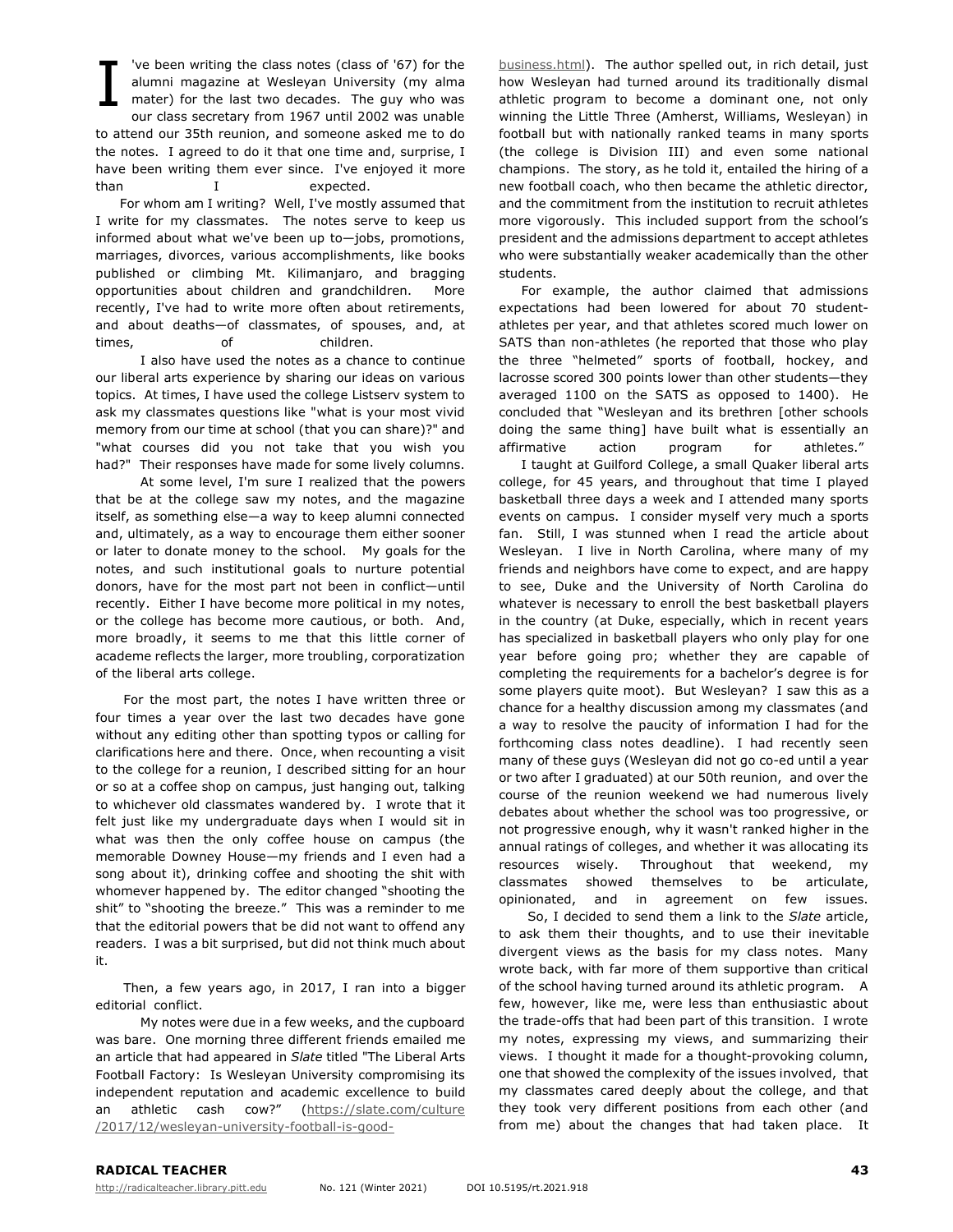seemed to me to be a nice departure from the usual reporting of achievements and awards, retirements, and grandchildren. I promised in the column's conclusion to continue the discussion next time. However, after I submitted the notes electronically on a Sunday, the next morning I had a phone call from one of the editors. I was told that the class notes were not meant for controversy, or to share differences of opinion, but, rather, to share information about classmates. They would not run the notes in the magazine.

I acknowledged that it was their editorial decision, but said that I wanted to share these notes with my classmates, even if not in the magazine itself but only by email using the Listserv—after all, I had invited them to participate in a discussion about the article and they would be wondering what others had to say. The editor told me they would check and get back to me. A day later I was told that I could use the group email system to send out the notes.

I was encouraged to submit an alternate set of "traditional" notes to the magazine, and I did—a brief submission primarily about the death of one of my classmates. I also sent my classmates what I labeled in the email as "the notes from the alumni underground."

I heard back from many, some thanking me for informing them about the issue (and its apparent effects on campus), some addressing how the school does or should recruit athletes, and some expressing disappointment that the alumni magazine had not run the column. The latter comments ranged from bemused ("Hard to see why Wes would object to this discussion. Risk aversion rules.") to angry ("It struck me as sad and disappointing, as well as infuriating, that the one institution we (naively) thought was independent, goofy, 'out there', different from the Ivys and wanna-be Ivys, is falling by the wayside and joining the crowd, catering to athletics to boost revenue, dumbingdown the magazine to keep the troops asleep. Seriously. Censorship -- at *WESLEYAN? Forcing you to send your content 'from the underground'?!! That's worse than lowering academic standards for football players. Let my classmates go!*").

It was a lesson for me. I was not surprised when the Interim President at Michigan State squelched "long-form essays" in that school's alumni magazine about how the Larry Nassar sexual abuse case had hurt the university, or that he rejected a cover image that showed a woman wearing teal lipstick, which the sexual abuse survivors were wearing as a show of solidarity ("Get that teal shit out of here" he allegedly said; https://www.insidehighered.com/quicktakes/2018/06/21/ sources-bad-news-cut-michigan-state-alumni-magazine). What does one expect from a behemoth school like Michigan State that is under the thumb of state legislators? But good old liberal arts progressive Wesleyan, running scared of some reasoned discussion about decisions related to admissions?

More recently, on two occasions I have been asked to remove or change wording that was deemed as too political from my notes. In one case, in writing about my decision to retire, I noted that like many retired people, I had written a memoir about how I had belatedly realized that I might have been, back in 1974, the first Jewish faculty member hired at Guilford College, a Quaker school (*Jews, Palestinians, and Friends: 45 Years at a Quaker College*). I informed my classmates that "writing this book helped to take my mind off the woes of my little Quaker college, which is struggling mightily to stay afloat, and also helped take my mind off the woes of our country as we try to avoid a government characterized by fascism and support for white supremacy." The nice young newly appointed editor told me that the last part, about fascism and support for white supremacy, had been cut. As she explained: "You'll notice that one line was cut by my bosses, in the interest of trying to keep class notes as apolitical as possible."

The other editorial correction was, again, based on a political comment that I slipped into my notes. This time, I described a visit from a classmate, and after noting that he and his wife live in Palm Springs, Florida, I parenthetically included "Yes, they are neighbors of Voldemort" (I wrote these notes before I learned that Neera Tanden, Biden's rejected cabinet-level nominee to direct the Office of Management and Budget, also had referred to our former President as Voldemort.) I was asked to revise or omit the reference. I proposed changing Voldemort to "whatshisname." That was not acceptable either.

Over time, I have come to think about what seem to be increased concerns by the editorial powers that be at the Wesleyan alumni magazine as part of a larger problem taking place in academe, not only at large universities but at small liberal arts colleges. Many have written about the corporatization of the academy. In one survey by *Inside Higher Education* that explored the most significant changes in higher education over the years, "corporatization of the university" was one of the most frequently cited, and definitely the response that elicited the most passionate responses (https://www.insidehighered.com/blogs/stratedgy/bemoa ning-corporatization-higher-education). Many decisions seem to be made using what have come to be corporate values. Even at the little Quaker college at which I taught, which prides itself on the many admirable values that have mostly been followed throughout the institution's long history, in recent years some administrators who have lost their jobs have been escorted off campus immediately upon learning of their termination. Some have been asked to sign nondisclosure agreements in order to receive severance pay, and they have been told that they would lose their severance pay if they subsequently set foot on campus. That is, some employees who worked at the college for many decades, much longer than any of the most current wave of senior administrators, have been treated as suspected corporate criminals.

Writing the class notes, then, generally an innocuous and noncontroversial task, has, like so many things, become part of a larger more polarized political process, one which seems to be driven by the desire to avoid anything that might offend those on the other side of the giant divide that permeates the culture. I know that colleges are in trouble financially, I understand that those making decisions want to avoid offending their many constituents (students, their parents, alumni, faculty, staff, members of the Board) who are, like the country itself, more and more divided in their views. Still, in the liberal